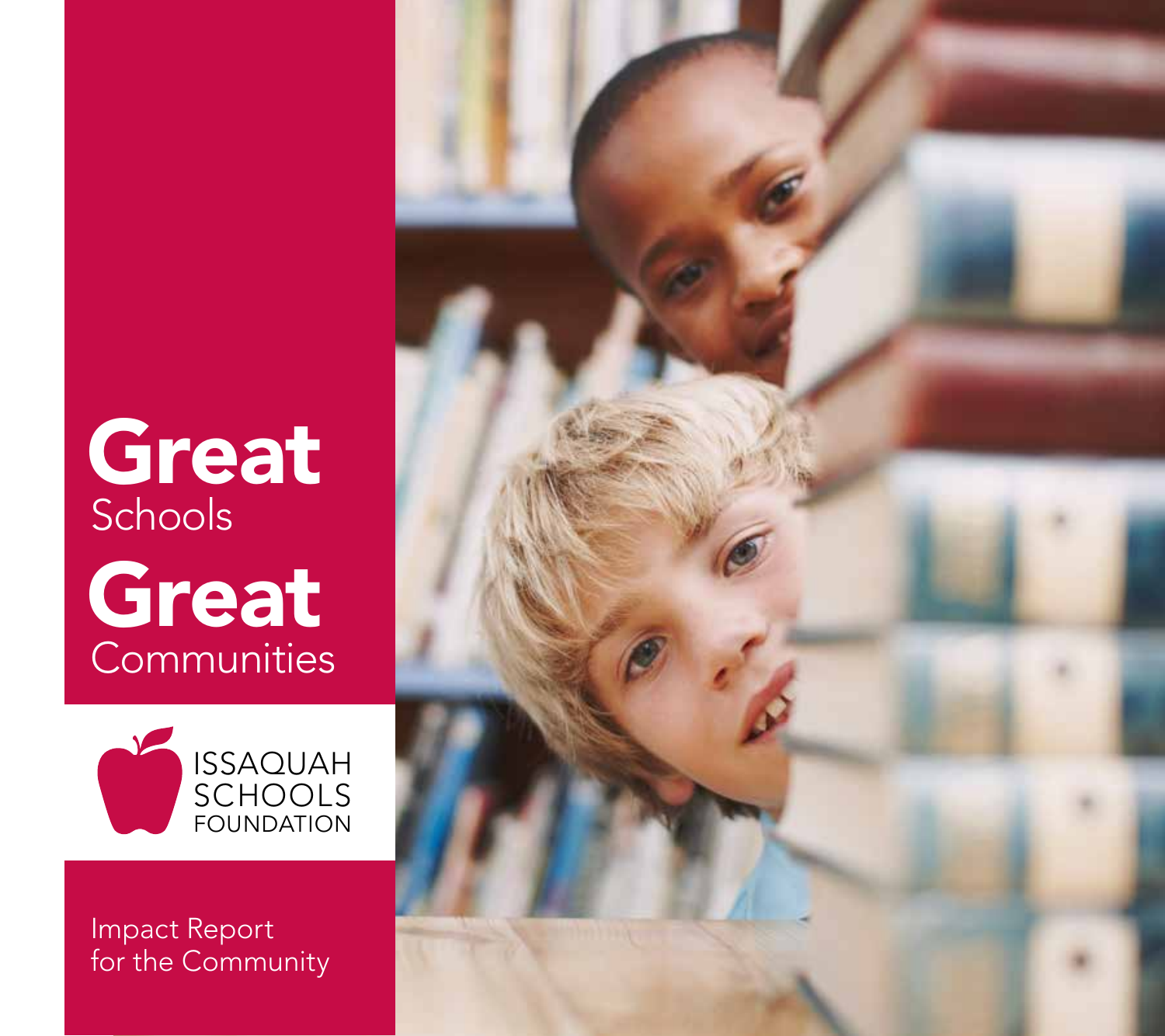# Dear Supporters,

Thank you for making our schools and community GREAT! You contributed more than \$1.5 million last year to support the students, teachers and staff of the Issaquah School District.

These donations truly are an investment. Studies show that strong schools and strong communities go hand in hand. The benefits of a strong school system include maintaining and increasing property values, providing a qualified workforce, lowering crime rates, creating a strong sense of community, and enhancing public services while decreasing the demand for social programs.

Your partnership with the Foundation fuels success for every student at every school in the district. Throughout this report you'll see examples of your investment at work. You'll read about Briarwood Elementary students who are making academic strides thanks to the After School Assistance Program. You'll learn how middle school students are building skills for the future through a district-wide financial literacy curriculum. You'll read about programs like Start Strong and the VOICE Mentor Program's College Bound initiative, helping students achieve in high school and prepare for college.

The stories in this report, and countless other stories, would not be possible without YOU. When you support the Issaquah Schools Foundation, you ensure that our communities continue to be a magnet for families and that all students have the tools they need to achieve the promise of their potential. Please visit isfdn.org to learn about how you can volunteer and change lives.

With gratitude,

Rolin Callalian

Kristin Behn Robin Callahan *Board Chair Executive Director*

"Our schools could not do the work we do without the support of the Issaquah Schools Foundation."

*— Ron Thiele, Issaquah School District Superintendent*

# 4 Ways Donors Foster Great Education

### ADVANCING ACADEMIC ACHIEVEMENT

- After School Homework Labs and Open Libraries at middle and high schools
- \$1,000–\$10,000 Academic Enrichment Grants for teachers
- Highly Capable Program Grants
- Writing Curriculum Adoption support at every elementary and middle school
- Special Needs Program Grants
- \$100,000 Rotating Dedicated Fine Arts Fund for middle and high school band, orchestra, choral, drama and visual arts programs
- Shakespeare Alive unit with Seattle Shakespeare Company for all freshmen
- Elementary Science Tech Magnet support
- English Language Learner support for all ages, including the *Cultural Bridges for Education* magazine and district-wide translation services

### SUPPORTING STRUGGLING STUDENTS

- VOICE (Volunteers of Issaquah Changing Education) one-to-one Mentor Program
- Port Blakely Environmental Sustainability for pre-biology students
- Start Strong program to help students transition from middle to high school
- Targeted Academic Interventions for all ages
- Healthy Youth Initiative in support of mental health, suicide and bullying prevention, emotional resilience and basic student needs

### CONNECTING STUDENTS TO THEIR FUTURES

- TEALS (Technology Education and Literacy in Schools) Computer Science and Web Design classes at all high schools
- Financial Literacy for all 8th graders
- Robotics Clubs at middle and high schools
- Great Careers Conference to introduce students to alternative career paths
- Career Cruising & FutureMap for 8th–12th graders

### PROMOTING PROFESSIONAL DEVELOPMENT

- National Board Certification scholarships for educators
- New Teacher Classroom Start Up Funds to help teachers set up their classrooms
- Career and Technical Education Scholarships for teachers, providing instruction with real-world application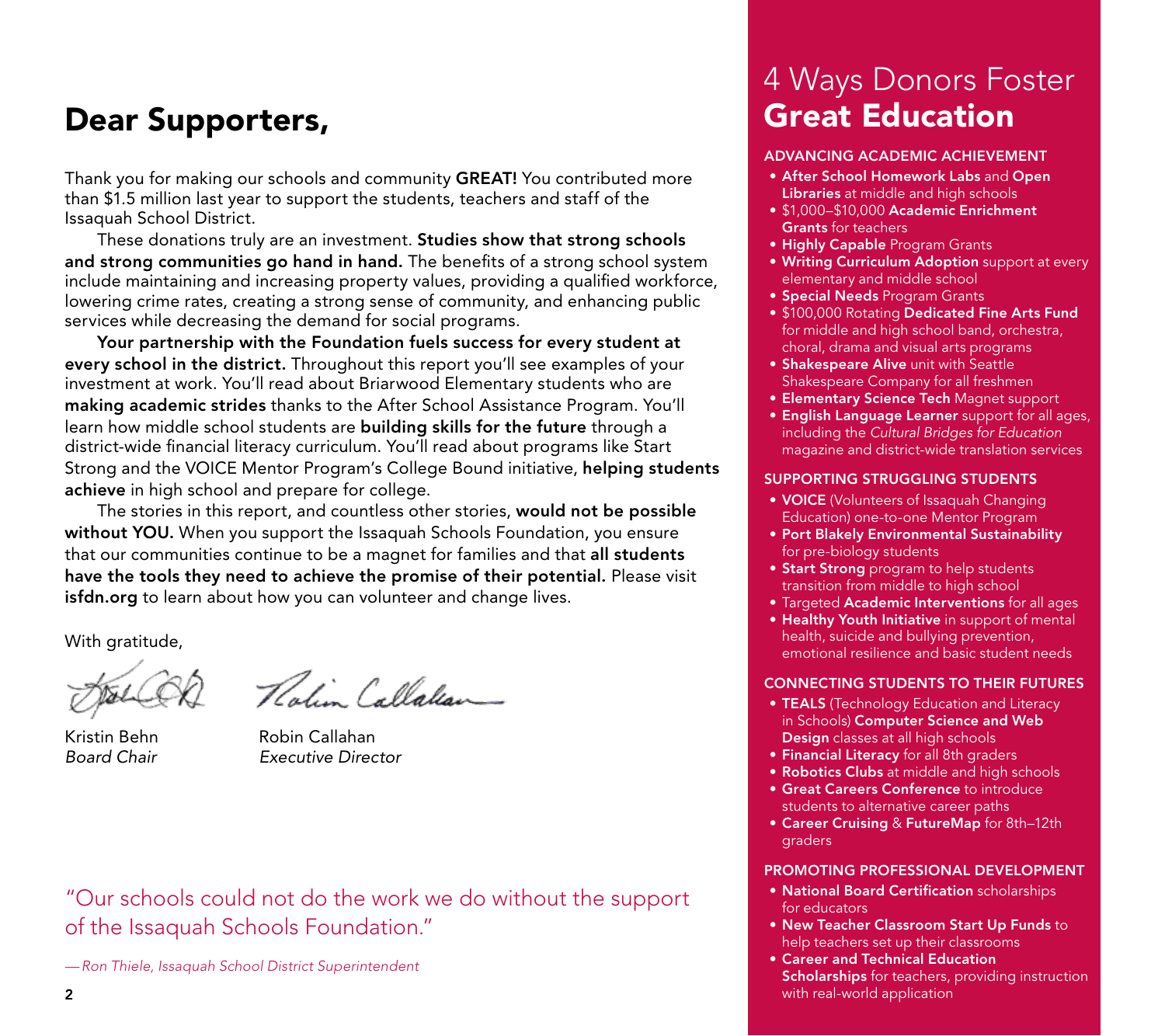### "My teacher taught us how to find a good topic and how to self-evaluate our writing."

*— Grace D., Briarwood Elementary*

# Great Achievements

### Authoring a New Story for Elementary & Middle School **Writers**

It's hard to identify a career that doesn't involve some form of written communication. But district-wide, student writing scores were not keeping pace with reading and math scores.

"Writing is tricky to teach," says Emilie Hard, the School District's Assistant Superintendent of Teaching & Learning. "Unlike some other subjects, there is not just one right answer."

A new comprehensive writing curriculum is equipping students with first-rate writing skills. Introduced to kindergarten through 8th grade students at every school, the curriculum breaks writing into manageable steps and helps students identify and master specific strategies.

Foundation donors funded intensive workshops to help teachers implement the new curriculum. Teachers experienced the curriculum from a student's perspective, practicing the strategies they now bring to their classrooms. This training would not have been available without donor support.

The results are remarkable! In a single year, there was a 19 percent increase in the number of ISD students exceeding state standards for elementary writing.

麻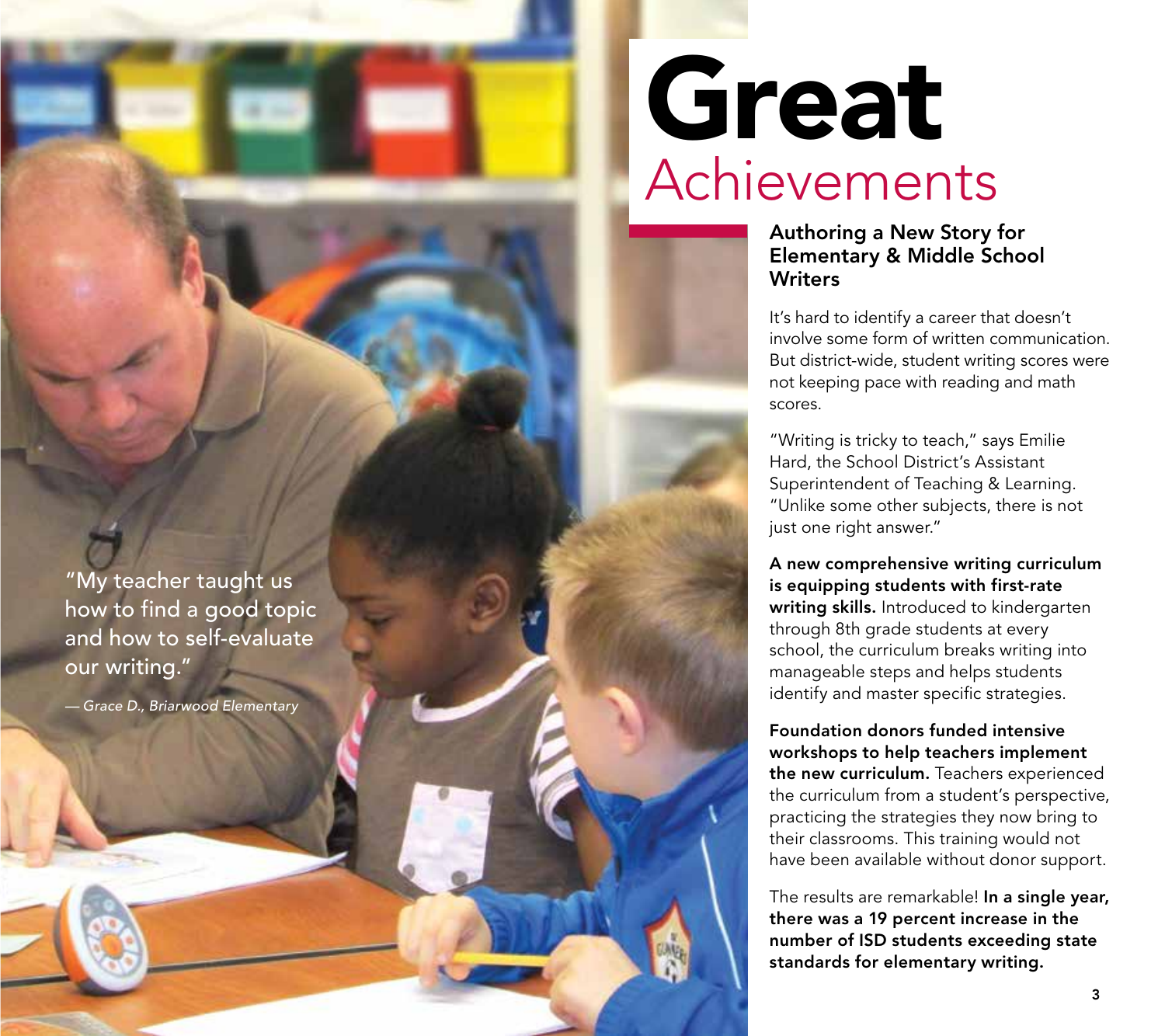# Great Strides

### Starting Students on the Path to Success

Donors are building a foundation for high school success. For students who are struggling academically as they leave middle school, the donor-funded Start Strong program is an opportunity to prepare for and thrive in high school.

"I'd been struggling through middle school, and I really wanted to change that," says Issaquah High School student Ethan J. "Start Strong gave me that opportunity and showed me what I can do better."

In the weeks prior to their freshman year, Start Strong students meet with teachers to learn study skills and become familiar with high school culture. Each participant receives a laptop computer and connection to a supportive network of staff and peers.

Among recent Start Strong participants, 98 percent have improved grades, 80 percent have improved attendance and 40 percent have a GPA above 3.0.

## "Start Strong erased any fears I had about starting high school."

*—Tristan B., Liberty High School*

**HOLL**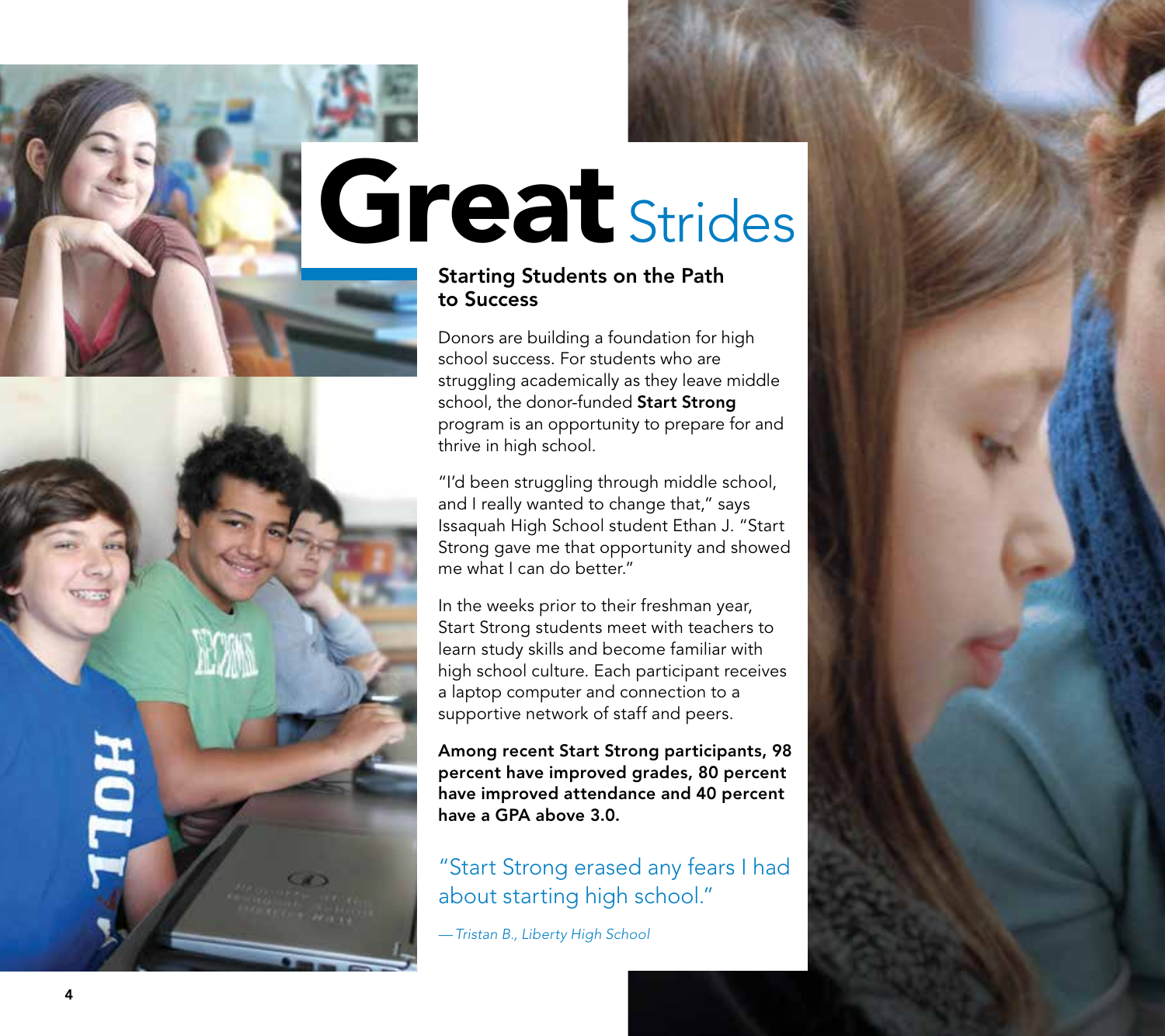

# **Great Outcomes**

### Empowering Students Through After-School **Assistance**

It's a common story: an elementary student struggles in class, feels incapable and starts to dread school. Foundation donors are changing this story for students at Briarwood Elementary.

The After School Assistance Program (ASAP) provides targeted support in math, reading or writing for approximately 50 students. Foundation donors help compensate teachers who staff the program. Donor support also provides healthy snacks and bus transportation, which is essential for many students who could not attend without transportation.

"I have heard from numerous students who hated math, reading or writing before ASAP," says Jennifer Mitchell, Dean of Students at Briarwood. "They've told me how thankful they are for ASAP because now they get it."

Since ASAP began in 2010, student test scores have increased 10 to 15 percent in any given year.

"We couldn't offer this program without Foundation donors," Mitchell says. "Thank you!"

## "I can't wait until I go to sixth grade because my reading will be better."

*— Awjanea H., Briarwood ASAP Student*

# Great **Expectations**

### Mentoring College Bound Students

Foundation donors are giving College Bound students a VOICE.

The Foundation's VOICE Mentor Program matches community volunteers with Issaquah School District students in need of academic or other support. Donor investment has allowed the expansion of VOICE to serve College Bound students.

A statewide program, College Bound identifies 7th and 8th grade students who qualify for full college scholarships based on financial need. Without ongoing support, students who register for College Bound in middle school may not be eligible for college by the time they leave high school and therefore miss the opportunity to receive a full-ride college scholarship.

"Donors have given us the capacity to provide dedicated mentors for students on this path. A qualified mentor can help pave the way for college success," says Susan Gierke, Co-Director of the VOICE Mentor Program.

327 Number of students matched with a VOICE Mentor last year

*\*109 students are still awaiting a mentor. Learn how youcan volunteer to be a mentor at [isfdn.org](www.isfdn.org).*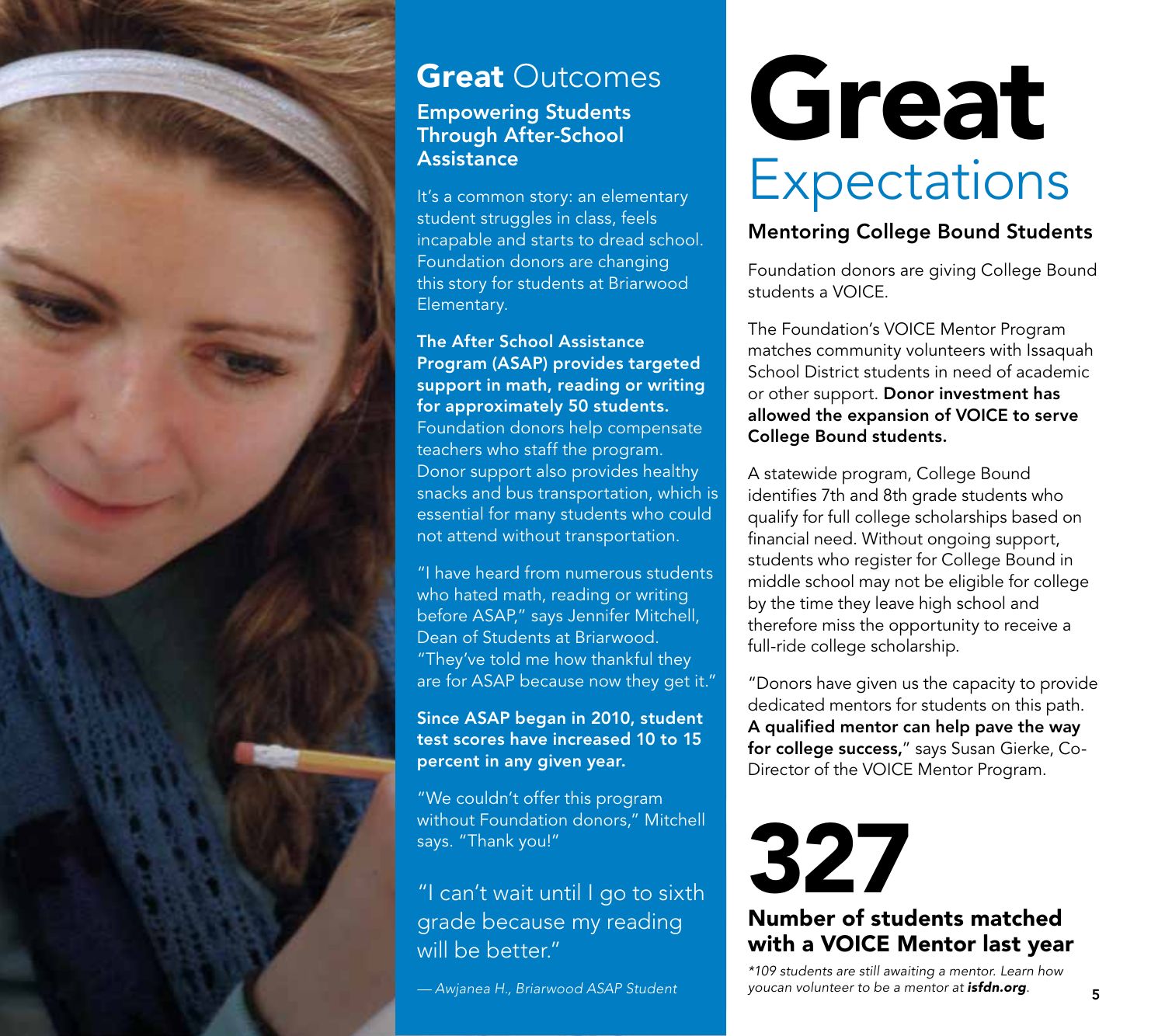6

"I feel like part of a bigger unit, the orchestra, that can make great things."

*— Ian W., Grade Orchestra Student*

### Making Music Accessible

Issaquah schools are alive with the sound of music. District-wide, orchestra participation has nearly doubled in the last five years. The increased demand left many students without access to school-owned instruments.

Donors to the Foundation's Dedicated Fine Arts Fund provided \$100,000 for new instruments and equipment used by middle and high school orchestra students.

# Great **Ovations**

School-owned instruments are essential to student musicians. Many students do not have an instrument at home. Those who own large instruments, like cellos and basses, may not be able to transport them to and from school.

"With Foundation donations, our students proudly play on beautiful sounding instruments," says Terry Shade, Orchestra Director at Pacific Cascade and Issaquah Middle Schools. "What a boost it has been for our kids!"

### Dedicated Fine Arts Future Priorities

- 2014–2015—Choral, Music, Drama
- 2015–2016—Fine & Visual Arts
- 2016–2017—Band
- 2017–2018—Orchestra

The highest achieving schools in the U.S. devote time each day to music education.

*— International Association for Evaluation of Educational Achievement*

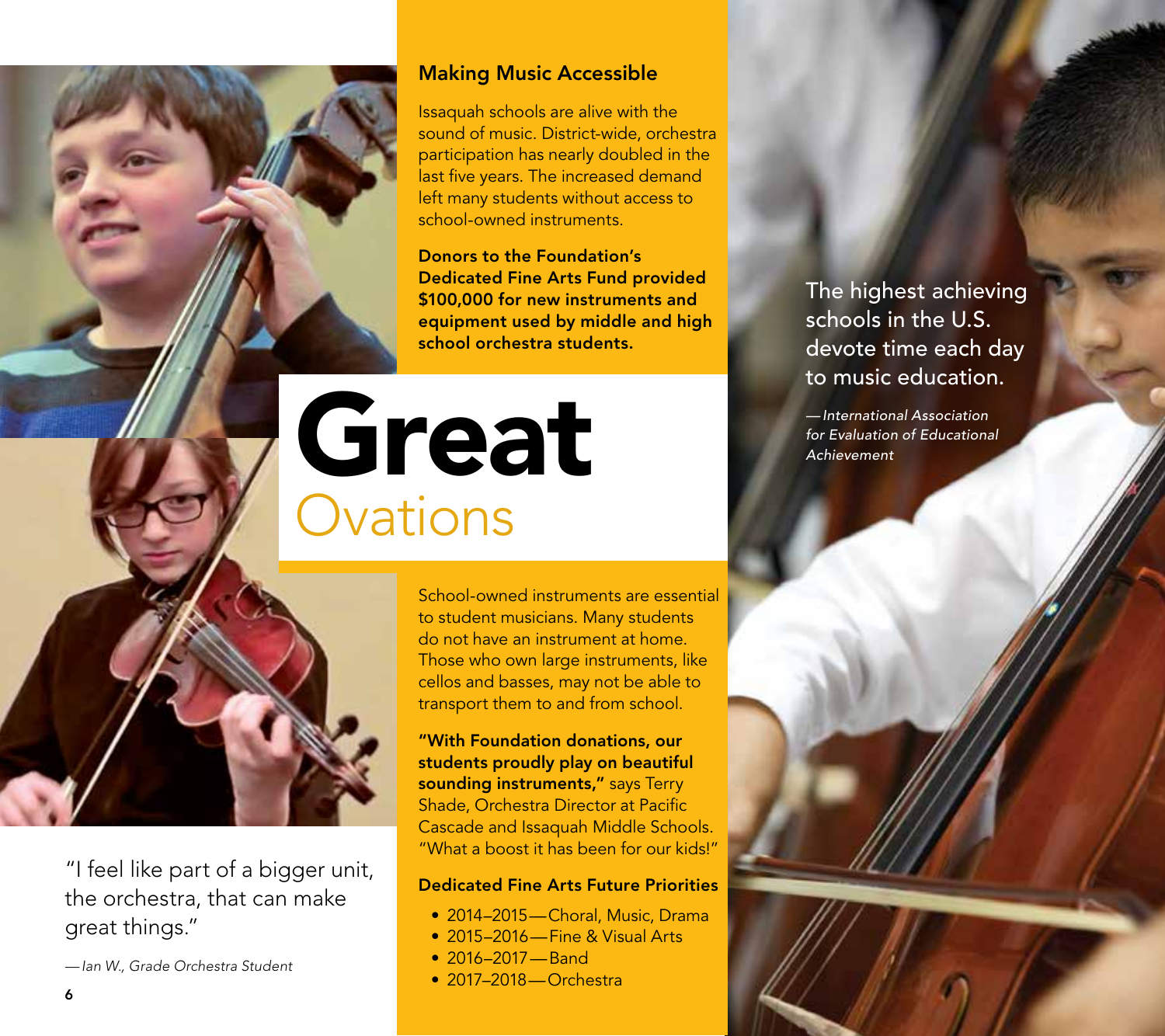# Great <sub>Welcomes</sub>



Foundation donors welcome every new teacher with \$100 in classroom startup funds and local business coupons to help them set up their classrooms.

"Knowing I live in a community that values its educators has helped me succeed as a first-year teacher," says Jaci Belur, who started teaching history at Issaquah High School in 2014. Belur used her funds to purchase flipchart paper and atlases her students use daily.

Belur is well acquainted with our district's Great Schools and Great Communities. A graduate of Issaquah High School, Belur knew she wanted to return as a new teacher.

"The start-up funds were such a huge help," she says. "The support from the Issaquah Schools Foundation really is priceless."

# \$485

Average public school teacher's annual out-of-pocket expenses

2,926 Number of students who

benefit from New Teacher Classroom Start Up Funds in a single year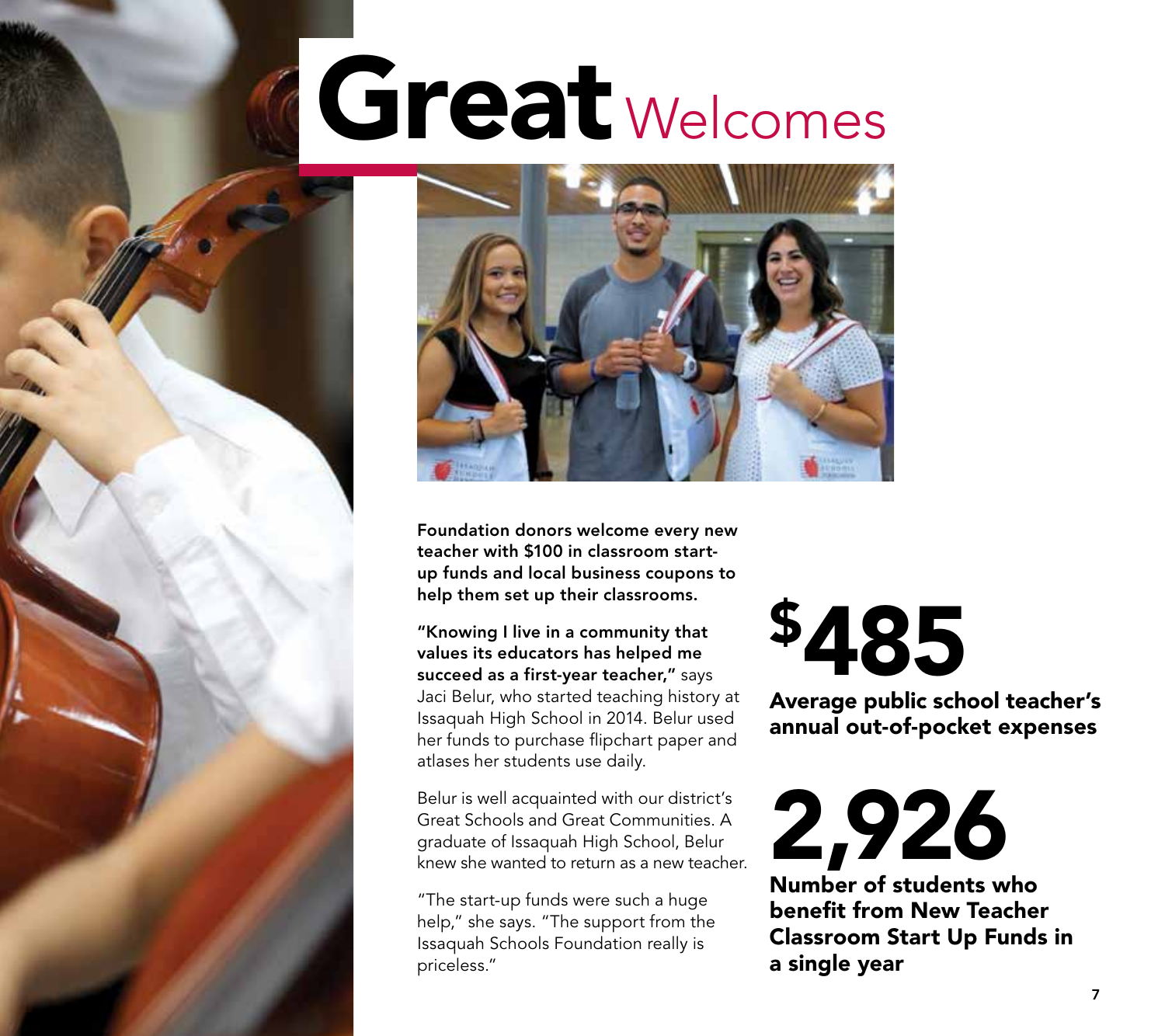

invested in a financial literacy program for all eighth graders in the district. The program includes a six-week personal finance course and a field trip to the Junior Achievement Finance Park in Auburn.

# Great Futures

"This is a vitally important curriculum. It prompted many discussions at home about credit, accrued interest and the importance of savings."

*—Issaquah Middle School Parent*

"Parents are very supportive of the program," says John Mejlaender, who teaches financial literacy at Issaquah Middle School. Mejlaender says parents are grateful their children are learning real-world skills that are necessary to their future lives.

"Eighth graders are not too young to consider the cost of living, the importance of budgets, wants versus needs, taxes and the use of credit and interest," says Mejlaender. "Teaching this curriculum is completely worth the time and effort."

# **Great Opportunities**

Science, Technology, Engineering and Math (STEM classes)—prepare students for academic and career success. But traditional STEM courses may not strike a chord with all students. A donor-funded guitar making class is changing the tune for Liberty High School.

"This class allows students to apply STEM concepts to something they're passionate about," says instructor Gary McIntosh.

Using the National Science Foundation curriculum, students design and build their own electric guitars. Foundation donors provide the materials and tools. STEM concepts like acoustics and chemistry enable students to customize their quitars. Liberty is the first high school in the state to offer dedicated guitar making classes.



"This is a class kids don't want to miss. There's never anyone absent."

*— Fred H., Guitar Making Student*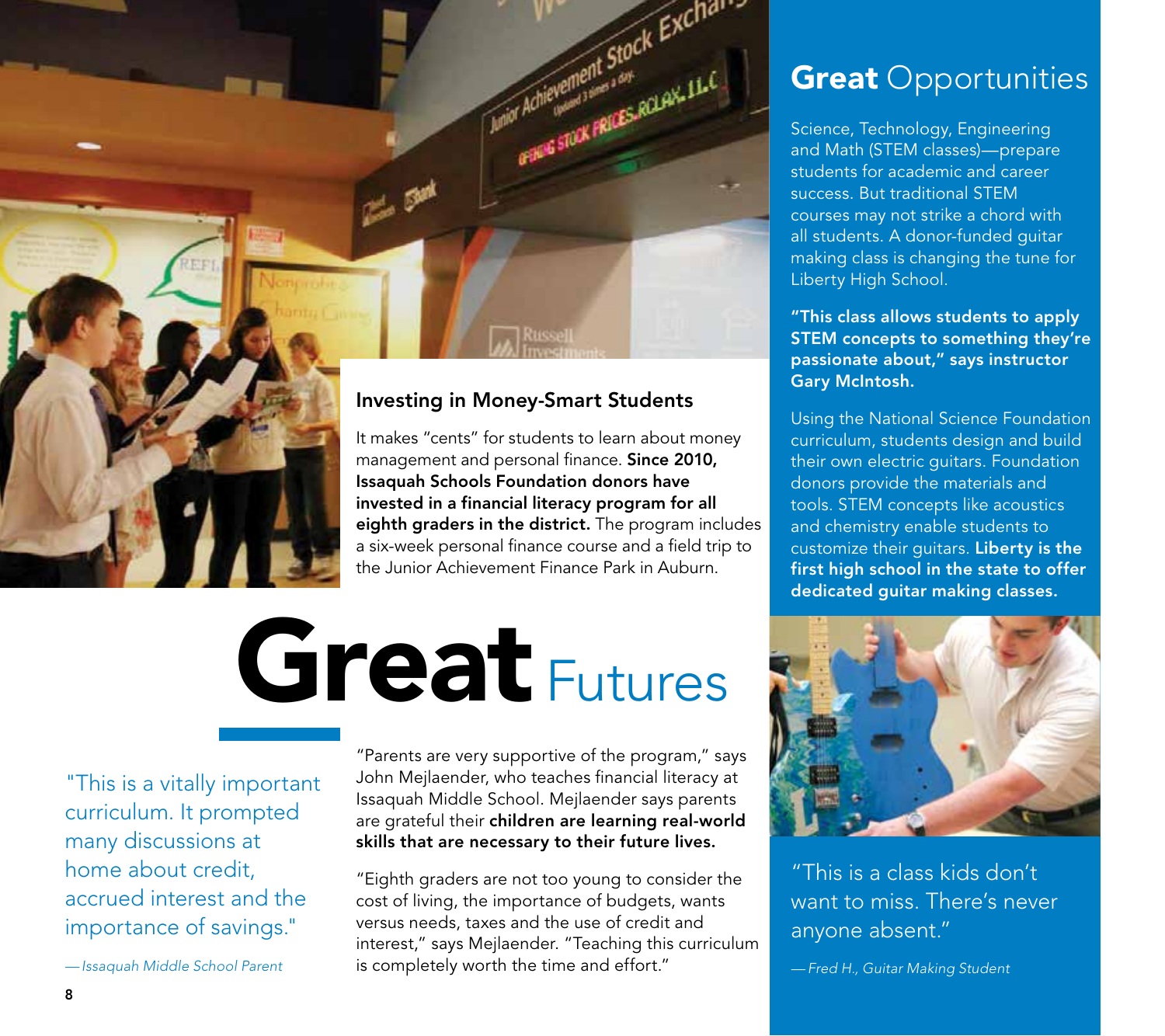# Great **Generosity**

#### INNOVATOR (\$25,000–\$49,999) Kyle & Lida Buckner Duke & Diane Burdette

Glen Home Foundation / Dwight & Stacy Jarvis, Eric & Ingrid Jarvis, Peter & Sally Jarvis, Ken & Molly Kimble Robin Knepper ^ Mary Pigott<sup>\*</sup> Satterberg Foundation Inc.

### ACHIEVER (\$15,000–\$24,999)

O.D. Fisher Charitable Fund

#### PRODUCER (\$10,000–\$14,999)

John & Katie Milne ^ Brian & Susan Olsavsky \* Kelly & Christi Price ^ Fred & Mary Williams Bing Xue & Shixiang Fan

#### CHAMPION (\$5,000–\$9,999)

Anonymous (1) \* Beighle Family Foundation / Randy & Stefanie Beighle Don & Karen Crowe Eastside Pediatric Dental Group Robert & Susan Gellatly \* David & Cathia Geller Tom Gerlach Jr. & Leigh Stokes \* Tim & Annie Graber Jakob Hansen & Lone Lyth Tom & Marsha Kauzlarich / Summit Drywall Bob & Abby Mellon Alison Meryweather & Keane Barthenheier Matt & Anjuman Nyman Omenn-Darling Family Advised Fund / Steve & Rachel Anderson, Gilbert Omenn & Martha Darling Steven Rogers & Shelly L Hall BJ & Dana Rollison Schroeder Foundation / Gil & Sherry Schroeder Mike & Meredith Spencer Todd & Kathy Thull \* Tom Van Halm & Margo Thompson Keith White & Turi Widsteen Gary Young / Shelter Holdings

#### INITIATOR (\$2,500–\$4,999)

Andy & Kris Allan David & Leigh Bangs Doug & Laurie Barrett Brian & Jane Barry Dave & Kristin Behn Chad & Kristen Bentsen ^ John & Terry Brasino \*

Robin & Bob Callahan \* Haichen & Maggie Cheng Chak & Lisa Cheung \* Carri Christianson & Don Frueh Julie & Trevor Clark Perry & Kim Clarke Ken & Gloria Crocker Brian & Collette Deagle \* Jeff & Jill Dixon / The Ludke Foundation Jim & Beth Donahoe ^ James Dunkelberger & Juliette Ripley-Dunkelberger ^ Doug & Kimberly Eickerman / Kairos Capital Management Jim & Krista Ferguson Melissa Finocchio Burdekin Jon & Heather Foster Mike & Danielle Githens Jerry & Becky Hall ^ Ken & Julie Hart Steve & Helen Henry \* Traci Hiegel Darren & Kimberly Hulst Paul & Tricia Jerue Mike & Shari Koppel Drew & Kari Magill Dan & Karin Manning Tom & Anne Moore \* Charlie & Shelby Morton Randy & Ruth Nevin \* Newcastle Elementary PTSA Jamie Okita & Patrick Rosario Lance & Jennifer Olsen ^ Patrick Pardon & Patricia Keith Keith & Lisa Phillips ^\* Todd & Ann Rauch Onti & Morris Rosen Kent & Lisa Sacia ^\* Kevin & Terri Sanders Gerhard Schobbe & Tracy Thompson Johann Jonathan Song & Jihyo Park Rui Sun & Li Liang Michael Thomas Ron & Liz Tickman Brian & Alison Tobey Mike & Elizabeth Tuohy Bryan Tuttle Shale & Kimberly Undi/ Smokey Point Investments \* Camille & Mike Vaska

Andy & Carla Wigen Julia Yu & Jim Zhuang

### LEADER (\$1,000–\$2,499)

Marco Abbruzzese ^ Dean & Claudine Adamo

Please join us in honoring our Leadership Donors who contributed \$1,000 or more between August 1, 2014 and July 31, 2015

### ^ Sustainer | \* Parent of Alumni

Govind & Parul Agarwal Samuel & Chae Ahn / Optica Vision Care, Inc. Anonymous (7) ^\*\* Chuck & Jana Arnold ^ John & Cary Atzbach Rob & Rachel Auffant Jim & Lesley Austin \* Kas & Kate Badiozamani ^ Scott & Andrea Baines ^ John & Sheila Barlow ^ Beaver Lake Middle School PTSA Jerry & Nancy Belur Derek & Simone Berger Jim & Chris Berry ^\* Paul & Lisa Bialek \* Christopher & Tracy Blanton Jon & Jodi Bongard Trevor & Jen Braun Briarwood Elementary PTA David & Shirlene Brown ^ Jason & Katie Brown Sally Brunette \* Tim & Tabatha Bui Christopher & Kelly Burch ^ Maria Buttler Pat Caiarelli & Neva Luke ^\* Bryan & Lisa Callan ^ Todd & Sara Carmichael ^ Chris & Jackie Carr Cascade Ridge Elementary PTSA Abhi & Pat Chakravarty \* Heath & Erinn Chapman ^ Aaron Chatterjee & Ritu Bhatia Mike Chin & Amy Dukes ^ Scott & Lisa Clawson ^ Charlie & Kym Clayton ^ Amy Coleman & Fred Owens Scott & Laila Collins ^ Scott & Lynda Corcorran ^ Hank & Susan Corscadden \* Cougar Ridge Elementary PTSA Jennifer Coughlan Matt & Laura Coyne Lynn Crane Brueckman Creekside PTSA Bruce & Alison Cunard Marlowe & Kristen Dayley Odette de Lusignan & Robert Curtis Don & Kathy Decaprio Matthew & JuliAnne Diesch ^ Kathy Dillon Discovery Elementary PTSA Randy & Sandi Dong Robin Earl & Dave Ege \* Christopher Emch & Erin O'Connor Endeavour Elementary PTSA Greg & Lisa Erwin

Luke & Erica Fewel ^ Alan & Cassie Finkelstein \* Tim & Libbie Fitzgerald ^ Dave Flynn / Cornerstone General Contractors Pam Flynn ^ Dan & Kim Foster Todd & Jodi Freudenberger Ava Frisinger ^ Martin & Heidi Fuhs ^ Eddie & Nathalie Fusaro David & Karen Gentsch \* TJ & Martha Ginthner Aly Gissing-Argosino & Tony Argosino John & Jennifer Gleason \* Arthur & Susie Goldman Rob & Susan Griffin Jonathan Grudin & Gayna Williams Steve & Nikki Guggenheimer Mark & Vicki Hahn \* Mark & Amy Hammingh ^ Michael Hawker Anissa Hickey-Pascale & Mike Pascale ^ Joel & Amy Higgins ^ Michael & Colleen Hines John & Carrie Hipsher Tom & Carol Hogan Ramer & Catharine Holtan Stacy Houlihan & Andrew McGlone \* Paul & Pailin Huang Mike & Desire` Hunter Issaquah High School PTSA Issaquah Middle School PTSA Yamini Jagadeesan Oliver & Karen Jen Jen Family Charitable Trust Gary & Denise Jensen / Lucky You Craig & Arden Kagetsu ^ Arshish & Anaheita Kapadia Rob & Diane Karl Dean & Leslie Kayler/Issaquah Gardens \* Larry & Tracy Kennedy Mark & Carolyn Kennedy ^ Sean & Yoon Kim Brett & Vickie Knechtel \* Kendra Kruper ^ David & Suzie Kuflik Jeff & Lynne Kunitz Daryl & Kathy Lambert Michael & Diane Laucius Doug & Ramona Lawrence Alan & Leslie Lederman ^\* Craig & Karly Lee Joe & Madeline Lee ^ Andrew & Kari Leon ^ Liberty High School PTSA Karl & Celia Lindor Sara Manning Alisha Mark Tola & Tracy Marts ^ John McConnell & Julia Pollock Mary McConnell Keith & Erin McDonald Marc & Madonna Messina Don & Julie Mitchell Mark & Karissa Mobilia Bob & Margaret Moore Mike & Michelle Morgan John & LoriAnn Morrey Bob & Maria Nelson Fran Nelson Michael & Alayna Niehaus ^ Philip & Stephanie Nored

David & Kayleen Norris Mike & Elaine Olofsson Rod & Christen Oskouian Casey & Christy Otley ^ Barry & Linda Owen David & Deneall Owens Pacific Cascade Middle PTSA Jeff & Deborah Parsons \* Jeff & Mindi Person ^ Andrew & Jodi Pickering \* Eric & Tanya Platt Chuck & Kris Pottsmith Rod & Kim Putney Kyle & Julie Quinn Jason & Alison Ramsey Dr. Steve & Terry Rasmussen Vin & Terri Reilly Jeff & Kathy Rodgers Kenneth Roorda & Dr. Martha Glisky ^ Barbara Roser/ Barbara Roser Photography  $\wedge$ Patrick & Catherine Rothwell \* Mike & Heather Roy Mary Scott & Ron Rogers \* Michael & Amie Servais Adam & Jennifer Seyler/ Creative by Design Remodels ^ Kirby & Eva Shabaga ^ Sunil & Leena Shah Eric & Stephanie Shipley ^ Todd & Heidi Sink Skyline High School PTSA Tony & Lisa Small ^ Adam & Sara Smith Dave & Angie Snyder Hosung Song Cory & Karen Stevens ^ Mike & Holly Stipe Peter & Shelley Stroeve ^ James & Jan Stroh ^ Sunset Elementary PTA Yuni & Kiran Suwal Madhu & Sridevi Talluri Rob & Jenell Tamaela / Tamaela Mortgage Robert & Diane Tanner ^ Tim & Barbara Tasker Monique Thibodeaux Craig & Jen Thomas ^\* Myron & Wendy Thomas Jeff & Sandy Torrey Edmund Tse Scot & Jennifer Tucker Jerry & Barb Walton Leslie Wang & Joe Howard Brent & Suzanne Weaver ^\* Cooper & Stephanie Werner Dave & Judi Werner \* Brian & Anne Wilbur Chunzhi Zhao & Jinqian Li

# Thank You

To save printing costs, we have listed our remaining 3,000+ donors online at isfdn.org.

*The Foundation makes every attempt to ensure our records are accurate. To make a correction, contact becky@isfdn.org or 425-391-8557.*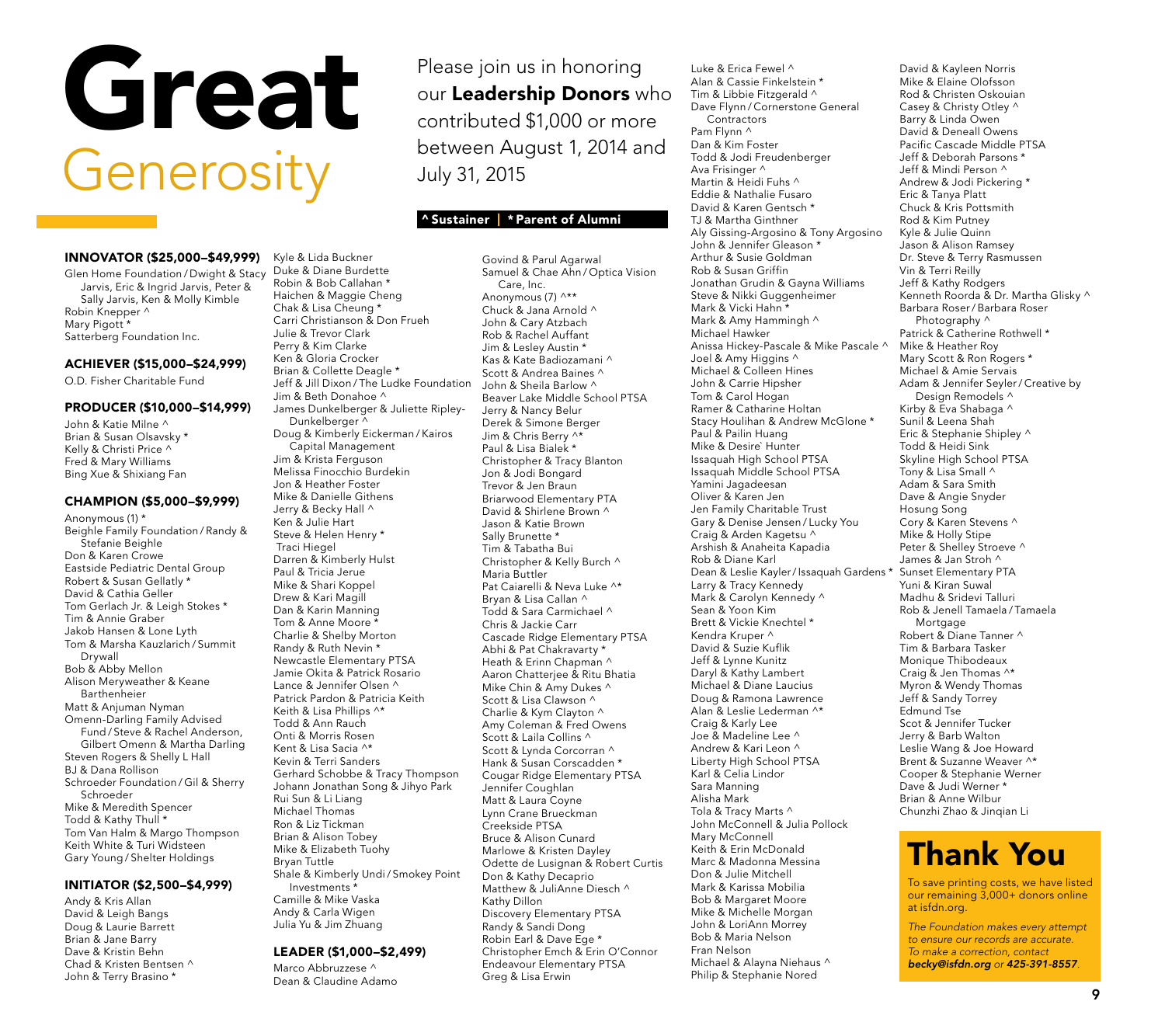# Great Partners

### Donations September 1, 2014–August 31, 2015

### EDUCATOR (\$50,000+)

## **Microsoft**

INNOVATOR (\$25,000–\$49,999)



### ACHIEVER (\$15,000–\$24,999)



### Thank you, Corporate Donors.

*The Issaquah Schools Foundation makes every attempt to ensure our records are accurate and our donors are properly acknowledged. To make a correction, please contact us at 425-391-8557 or [becky@isfdn.org](mailto:becky@isfdn.org).*

#### Rotary Club of Issaquah Safeway Seattle Foundation Value Village/Savers Zeeks Pizza Issaquah LEADER (\$1,000–\$2,499) Alaska Airlines Matching Gifts AT&T Foundation Bassetti Architects Bill & Melinda Gates Foundation Carson & Noel PLLC Cedar Grove Composting, Inc. Chinoise Sushi Bar & Asian Grill College Success Foundation Cornerstone Architectural Group Countryside Floral & Garden Eastridge Church Edward Jones Investments Ernst & Young LLP Foster Pepper PLLC GE Foundation Matching Gifts Hanson Baker Ludlow Drumheller P.S. Hilling Design Fine Portraiture Impressions Photography Intellectual Ventures Issaquah Chamber of Commerce Issaquah Highlands Self Storage LLC Lakeside Industries

INITIATOR (\$2,500–\$4,999)

Agility AVL BECU Matching Gifts Expedia Matching Gifts Fred Meyer Rewards Program Google Matching Gifts Highlands Council Kiwanis Club of Issaquah Puget Sound Energy Recology CleanScapes

Learning RX Lydig Construction, Inc. Mike Nakamura Photography Miller Family Dermatology Our Savior Lutheran Church Plum Creek Foundation Matching Gifts Proliance Surgeons Issaquah Propel Insurance Purple Trail TalkingRain Beverage Company Thomson Reuters Matching Gifts T-Mobile

## **Great Impact** Stretching Far for Students

For Danielle Miller, owner of Hot Yoga Experience, there is one option for her company's charitable giving, The Issaquah Schools Foundation.

### "We give to the Issaquah Schools Foundation because we can see how our donation directly impacts students in our community," Miller says. "That's important to us as a business, because students are the people who will grow our community in the future."

Hot Yoga Experience supports the Foundation as a *Nourish Every Mind* sponsor and by donating a portion of the retail profits from their studios, located in Issaquah and Sammamish.



"Great schools bring in new families and allow our business and our community to grow."

*— Danielle Miller*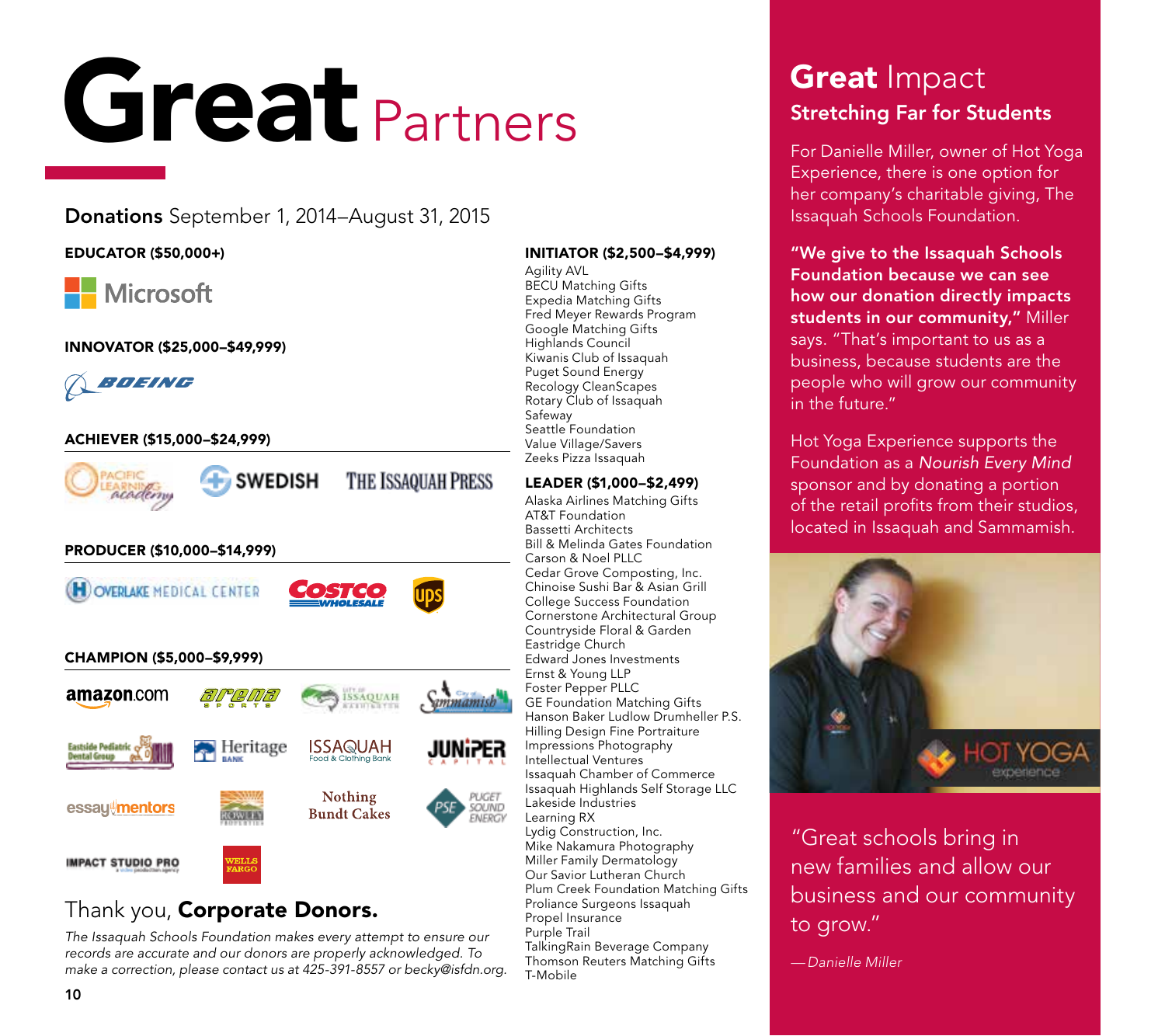# Great Investments

# Your 2014–2015 Dollars at Work \$990,308

### ADVANCING ACADEMIC ACHIEVEMENT

Interpretive Equipment for Special Needs Students Elementary SCRATCH Coding Clubs Environmental Sustainability (Green Teams) Teacher Innovation Grants Books for School Libraries Robotics Clubs at Middle and High STEM Enrichment Magnet Program Support Shakespeare Alive After School Homework (Middle and High Schools) AP, IB and Intro to Computer Science (TEALS) Highly Capable (MERLIN, SAGE) Special Services Student Support Curriculum Support (Writing)

### SUPPORT FOR STRUGGLING STUDENTS

After School Homework Middle and High Schools Teacher Innovation Grants ELL Support (TransAct and Voz de La Communidad) Classroom Environmental Stewardship (MTS Greenway) Pre-K Summer School Start Strong (Middle to High Transition) Targeted Academic Interventions VOICE Mentoring WEB (Elementary to Middle Transition)



### PROFESSIONAL DEVELOPMENT FOR **TEACHERS**

Curriculum Support (Writing) Career & Tech Education GLAD Training for HS ELL Teachers National Board Certification New Teacher Classroom Funds

### CONNECTING STUDENTS TO THEIR FUTURES

Environmental Sustainability (Green Teams) Robotics Clubs at Middle and High STEM Enrichment AP, IB and Intro to Computer Science (TEALS) Teacher Innovation Grants Conference Sponsorship Financial Literacy 8th Grade Internship Database PSAT/SAT Testing Scholarships Speaker's Bureau

### DEDICATED FINE ARTS FUND

Theater and Vocal Music Support at Middle and High

### HEALTHY YOUTH INITIATIVE

Mental Health (BEST) Drug and Alcohol Prevention (ITC) Basic Student Needs (Breakfast, School Supplies)

### You make Great Schools and a Great Community possible.

*Financial statements in their entirety are available online at* www.isfdn.org*. The Issaquah Schools Foundation is a 501(c)(3) non-profit organization registered with Washington's Secretary of State. For more information, please contact us at* 425.391.8557 *or* info@isfdn.org*.*

# **Great Legacy**

To learn more about leaving a legacy for students, visit *[isfdn.org](www.isfdn.org)*.



"A quality education maximizes a lifetime of opportunities for all children. We are donors because the Issaquah Schools Foundation enhances the education of all students in our district."

*—Neva Luke and Pat Caiarelli, Legacy Society Donors*

# 291

Issaquah School District's rank in state funding, out of 295 districts.